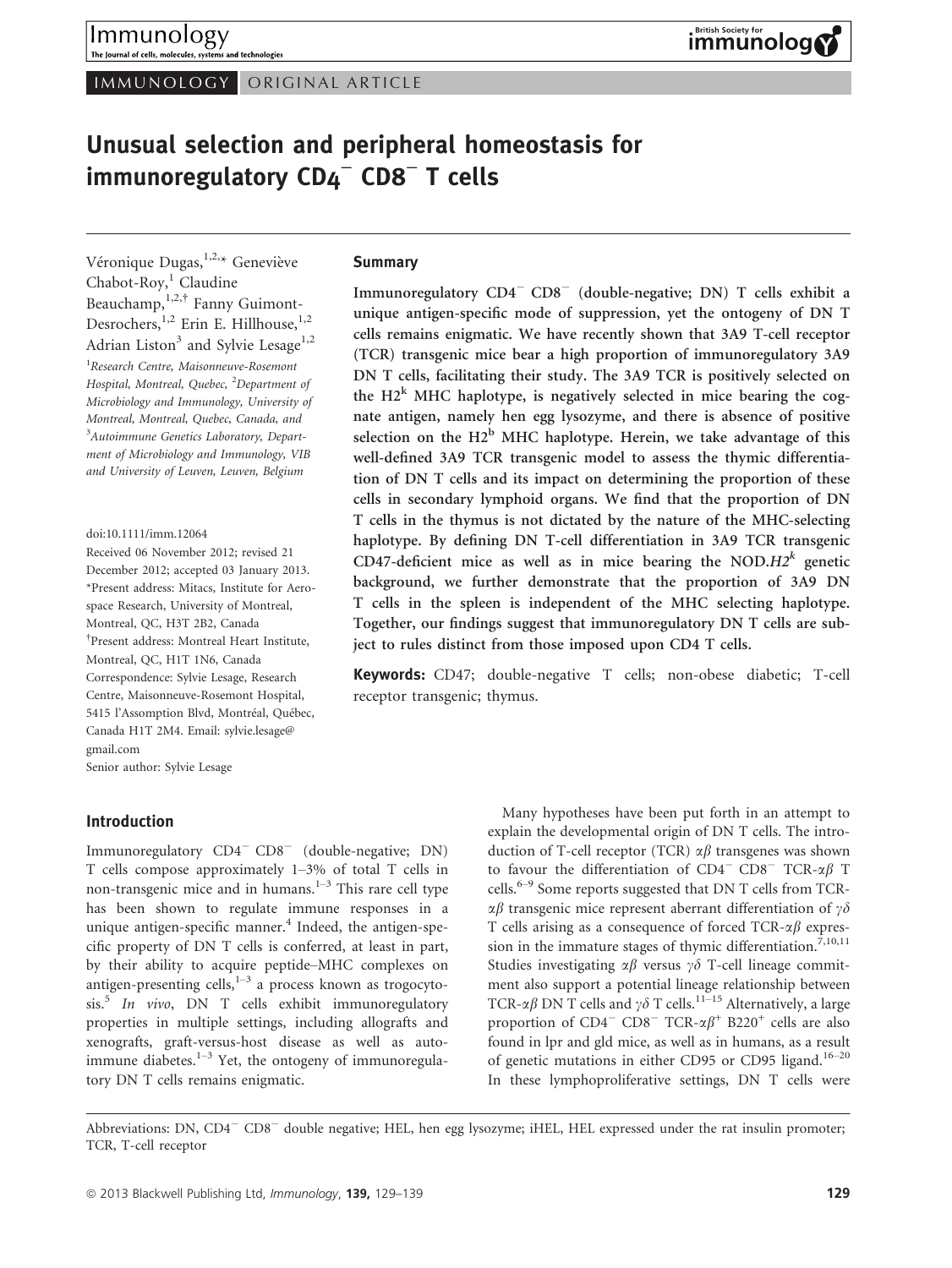proposed to accumulate as a result of either a defect in lymphocyte apoptosis or a down-regulation of either CD4 or CD8 co-receptor (reviewed in ref. 2). Recent work supports the view that, at least in lpr mice, DN T cells accumulate as a result of defective apoptosis.<sup>21–24</sup> Finally, there are also data that support a possible extrathymic differentiation pathway explaining the origin of DN T cells.<sup>25,26</sup>

Most recently, to address the role of the CD4 and CD8 co-receptor and their respective MHC ligands in the selection of thymocytes, Van Laethem et  $al^{27}$  generated CD4, CD8, MHC I and MHC II quadruple-deficient mice (referred to as quad-deficient mice). Surprisingly,  $CD4$ <sup>-</sup>  $CD8$ <sup>-</sup> T cells were selected in the MHC-deficient thymus on native antigen structures.<sup>27,28</sup> Together, these findings suggest that mature DN T cells may arise through a unique thymic differentiation pathway.

Importantly, it should be emphasized that the investigation of thymic differentiation of immunoregulatory DN T cells poses many challenges. For one, in non-transgenic mice, not only are immunoregulatory  $DN$  T cells scarce,<sup>29</sup> but they must be successfully distinguished from the immature CD4<sup>-</sup> CD8<sup>-</sup> TCR<sup>low</sup> thymic T-cell pool. In addition, to specifically identify immunoregulatory DN T cells, we must exclude other mature  $CD4$ <sup>-</sup>  $CD8$ <sup>-</sup> T-cell populations, including  $CD4^ CD8^-$  TCR $\gamma\delta$  T cells as well as both type I and type II  $CD4^ CD8^-$  NKT cells.<sup>30-32</sup> Finally, to address questions of TCR-specificity for positive selection and peripheral homeostasis, a TCR of defined specificity must be used.

As such, we herein exploit mice carrying the 3A9 TCR transgene, which recognizes a peptide from hen egg lysozyme (HEL) in the context of I-A $k$ <sup>33,34</sup> We have recently shown that the 3A9 TCR, as for other TCR transgenes,<sup>4,9,10,15,29,35</sup> is non-permissive to NKT cell differentiation and leads to an increased proportion of immunoregulatory DN T cells.<sup>29,36</sup> Our previous findings also demonstrate that a low proportion of 3A9 DN T cells associates with an increased susceptibility to develop autoimmune diabetes in the 3A9 TCR:iHEL (where HEL is expressed under the rat insulin promoter) transgenic BALB.K CD47-deficient mice as well as in mice carrying the 3A9 TCR:iHEL transgenes on the NOD.H2<sup>k</sup> genetic background.29,37 It is therefore of interest to determine the factors that participate in defining the proportion of 3A9 DN T cells. Importantly, the findings presented herein demonstrate that the size of the DN T-cell compartment is not defined by the same factors as that of CD4 T cells.

# Materials and methods

#### Mice

 $3A9$  TCR<sup>34</sup> and iHEL (HEL under the rat-insulin promoter a.k.a ILK-3) $38$  transgenic mice on B10.Br background and 3A9 TCR NOD. $H2^k$  have been previously described.<sup>37</sup>

Non-TCR transgenic mice, B10.Br (#000465), C57BL/6 (#000664) and Rag1-deficient on C57BL/6 (#002216) and NOD (#003729) backgrounds, were purchased from The Jackson Laboratory (Bar Harbor, ME). 3A9 TCR on B10.Br background, hereafter referred to as  $3A9$  TCR.B10.H2<sup>k</sup> mice, were bred to C57BL/6 mice to generate 3A9 TCR.B10.H $2^{k,b}$  mice, which were then intercrossed to produce mice carrying the 3A9 TCR.B10.H2 $^{\rm b}$  genotype. The Rag1 deficiency on C57BL/6 background was similarly introgressed onto the 3A9 TCR B10.H2 $^k$  genotype to generate three lines of mice each carrying the 3A9 TCR.Rag1.H2<sup>k</sup>, the 3A9 TCR.Rag1.H2<sup>b</sup> or the 3A9 TCR:iHEL.Rag1.H2<sup>k</sup> genotype. The NOD.Rag1<sup> $-/-$ </sup> mice were interbred with 3A9 TCR NOD.H2<sup>k</sup> mice to generate 3A9 TCR NOD.Rag1.H2<sup>k</sup> mice. CD47-deficient mice, provided by Dr Oldenborg (Umea University, Sweden) had been backcrossed 18 generations on BALB/c background. These BALB/c  $CD47^{-/-}$ mice were backcrossed for at least six generations to 3A9 TCR.B10.H2<sup>k</sup> mice to yield 3A9 TCR.B10.H2<sup>k</sup> CD47-deficient mice. All mice were used between 6 and 12 weeks of age. Maisonneuve-Rosemont Hospital ethics committee, overseen by the Canadian Council for Animal Protection, approved all experimental procedures.

#### Flow cytometry

Six- to 12-week-old non-diabetic mice (Diascreen-negative) were analysed. Single cell suspensions of thymi and spleens were prepared by mechanical disruption through a  $70$ - $\mu$ m sterile cell strainer (BD BioSciences, Mississauga, ON, Canada).  $NH<sub>4</sub>Cl$  was used for erythrocyte lysis of single-cell suspensions from spleens. Cell counts were performed by trypan blue exclusion using a haemocytometer. One million cells were stained with fluorochrome-conjugated antibodies to CD4, CD8, TCR- $\beta$ , TCR- $\delta$ , B220, CD44 and CD25, as specified in each figure legend. Anti-clonotypic 1G12 antibody recognizing the expression of the 3A9 TCR<sup>39</sup> was used as a culture supernatant and detected using allophycocyanin labelled X56 from BD Biosciences. Anti-CD25 and anti-CD44 antibodies were purchased from Caltag (Carlsbad, CA). All other antibodies were purchased from Biolegend (San Diego, CA). Data were collected on a FACSCalibur (BD Biosciences), unless otherwise specified, and all data were analysed with FLOWJO software (Treestar, Ashland, OR).

#### Statistical analyses

Data were tested for significance using a non-parametric Mann–Whitney test with a minimal threshold of 0.05 as specified in the figure legends.

#### Results

The 3A9 TCR allows the exploration of defects in antigen-specific T-cell-mediated immune tolerance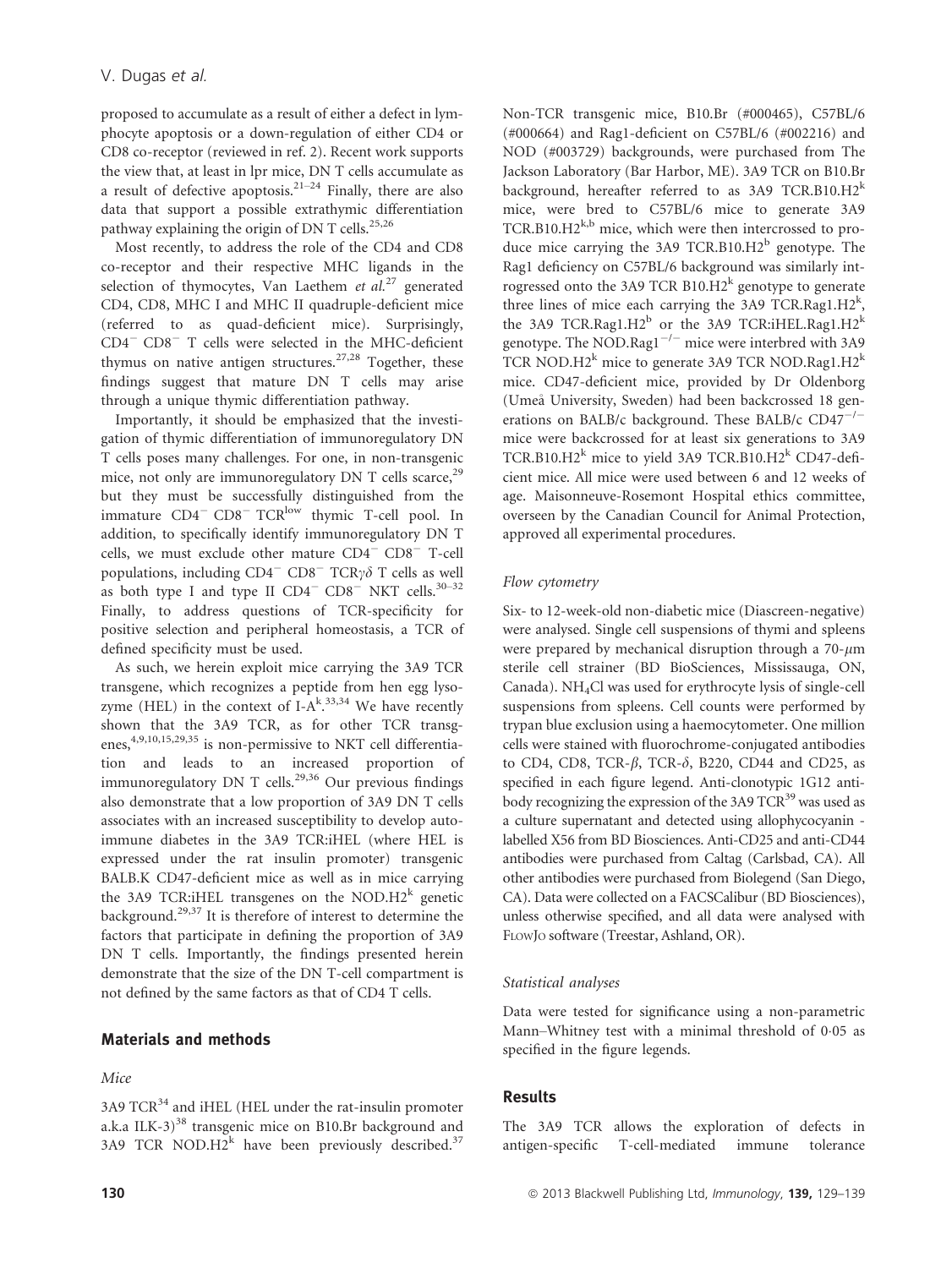processes.<sup>37,40–44</sup> Using this model, we recently demonstrated that a low proportion of 3A9 DN T cells is observed in mice most susceptible to autoimmune diabetes.<sup>29</sup> To determine the factors that define the proportion of 3A9 DN T cells, we further take advantage of the 3A9 TCR transgenic mice on the B10.Br (C57BL/10 mice congenic for the  $H2^k$  MHC locus) genetic background,<sup>37</sup> hereafter denoted as 3A9 TCR.B10.H2<sup>k</sup>.

The proportion of 3A9 DN T cells in the spleen may be dictated by thymic selection events. To determine the ontogeny of 3A9 DN T cells, we assessed T-cell differentiation during embryonic development of 3A9 TCR B10.H2 $^k$  mice. Due to its restriction to MHC class II molecules, the 3A9 TCR transgene effectively skews the thymic differentiation process in favour of CD4 T cells in 3A9 TCR B10.H2<sup>k</sup> mice.<sup>37</sup> As expected, we found efficient differentiation of mature 3A9 CD4 T cells, where almost all mature CD4 T cells expressed the 3A9 TCR, detected with the 1G12 clonotypic antibody (Fig. 1). We also observed a high proportion of 3A9 DN T cells in the fetal thymus (Fig. 1). Importantly, these DN T cells lack CD24 expression (Fig. 1), demonstrating that they exhibit a mature phenotype.  $CD24$ <sup>-</sup> mature 3A9 DN T cells were present during fetal development as early as day 15, 1 day before the appearance of  $CD4^+$   $CD8^+$ thymocytes and preceding the appearance of  $CD4^+$   $CD8^{\text{low}}$ T cells by at least 2 days (Fig. 1). Taken together, these results suggest that the 3A9 TCR transgene is expressed very early in the thymic differentiation process, generating a high number of 3A9 DN T cells in the fetal thymus. Hence, mature 3A9 DN T cells do not arise in the thymus as a consequence of cells recirculating from the periphery.

This early onset of 3A9 TCR expression is expected to skew the thymic differentiation process and alter early thymic differentiation events as well as prevent  $\gamma \delta$  T-cell development.<sup>7,10,11,45</sup> The differentiation of  $CD4^ CD8^ TCR^$ thymocytes in non-transgenic mice can be delineated in four steps by the regulated expression of CD44 and CD25; namely DN1 CD44<sup>+</sup> CD25<sup>-</sup>, DN2 CD44<sup>+</sup> CD25<sup>+</sup>, DN3 CD44<sup>-</sup> CD25<sup>+</sup>, DN4 CD44<sup>-</sup> CD25<sup>-</sup>.<sup>46,47</sup> Remarkably, these early thymic differentiation steps were unperturbed in CD4<sup>-</sup> CD8<sup>-</sup> 1G12<sup>-</sup> thymocytes from 3A9 TCR  $B10.H2<sup>k</sup>$  mice, when compared with that of non-transgenic B10.Br mice (Fig. 2a). Moreover, 3A9 TCR transgenic mice presented with a sizeable proportion of mature CD4  $CD8^ \gamma\delta$  T cells (Fig. 2b). These results demonstrate that the insertion of the 3A9 TCR transgene does not significantly alter early thymic selection events.

Next, we aimed to evaluate the impact of thymic selection processes in defining the proportion of 3A9 DN T cells. To that effect, we further exploited the 3A9 TCR transgenic model, wherein the  $H2^k$  MHC allele is known to provide efficient positive selection of 3A9 CD4 T cells<sup>37</sup> (Fig. 3a). In addition, the  $H2^b$  MHC haplotype is poorly permissive to positive selection of 3A9 TCR transgenic CD4 T cells in 3A9 TCR B10.H2<sup>b</sup> mice (Fig. 3a).<sup>38</sup> Finally, the presence of the HEL antigen in the thymus of 3A9 TCR:iHEL  $B10.H2^k$  mice leads to efficient thymic negative selection of 3A9 CD4 T cells.<sup>37,42</sup> Hence, together, the 3A9 TCR  $B10.H2^k$ , the 3A9 TCR  $B10.H2^b$  and the 3A9 TCR:iHEL B10.H2 $^k$  mice, respectively, represent models of efficient positive selection, weak positive selection and typical negative selection towards a self-antigen. Importantly, introgression of the Rag1 deficiency, which prevents the expression of endogenous TCR chains, does not affect the efficiency of both positive and negative selection in 3A9 TCR Rag1.H2 $k$  and 3A9 TCR:iHEL Rag1.H2 $k$  mice, respectively (Fig. 3b). Yet, it completely precludes the differentiation of 3A9 CD4 T cells in 3A9 TCR Rag1. $H2^b$ mice (Fig. 3b), suggesting that the weak positive selection observed in 3A9 TCR  $B10.H2^b$  mice results from selection of a cell bearing dual TCRs, namely the 3A9 transgene as well as an endogenous TCR (Fig. 3b). Together, these 3A9 TCR transgenic models on both Rag1-sufficient and Rag1 deficient backgrounds provide useful tools to study the impact of thymic selection processes.

Notably, we observed a similar proportion and absolute number of 3A9 DN T cells in the thymus of all strains, namely 3A9 TCR  $B10.H2^k$ , 3A9 TCR  $B10.H2^b$  and 3A9 TCR: iHEL B10.H2<sup>k</sup> mice (Fig. 3a), as well as in 3A9 TCR Rag1.H2<sup>k</sup> and 3A9 TCR:iHEL Rag1.H2<sup>k</sup> mice (Fig. 3b). We also noted that 3A9 TCR Rag1.H2<sup>b</sup>, a genetic background that effectively precludes 3A9 CD4 T-cell differentiation, was permissive to the production of 3A9 DN T cells (Fig. 3b). This rather invariable proportion and number of 3A9 DN T cells in the different strains of mice is in line with the observation that the early expression of the TCR transgene promotes the production of thymic 3A9 DN T cells before the  $CD4^+$   $CD8^+$  thymocyte stage (Fig. 1), hence preceding positive and negative selection events. Evaluation of the 3A9 DN T-cell proportion in the thymus is therefore unlikely to reflect the impact of various MHC haplotypes and negatively selecting ligands.

Consequently, to determine the impact of thymic selection processes in defining the proportion of 3A9 DN T cells, we took advantage of the fact that the proportion of T-cell subsets in secondary lymphoid organs often reflects the outcome of previous thymic selection events. As such, we next assessed the proportion and absolute number of both 3A9 CD4 and DN T cells in the spleen of 3A9 TCR B10.H2<sup>k</sup>, 3A9 TCR B10.H2<sup>b</sup> and 3A9 TCR:iHEL B10.H2<sup>k</sup> mice. As expected, we found a high proportion and number of 3A9 CD4 T cells in 3A9 TCR B10.H2 $^{\rm k}$  mice, relative to both 3A9 TCR B10.H2<sup>b</sup> and 3A9 TCR:iHEL  $B10.H2^k$  mice (Fig. 4a). Similar results were observed when the Rag1 deficiency was introgressed onto the different strains, such that the 3A9 CD4 T cells were most abundant in 3A9 TCR Rag1. $H2^k$  mice relative to both 3A9 TCR Rag1.H2 $^{\rm b}$  and 3A9 TCR:iHEL Rag1.H2 $^{\rm k}$  mice (Fig. 4b). Notably, as the Rag deficiency is not permissive to the expression of endogenous TCR, the proportion of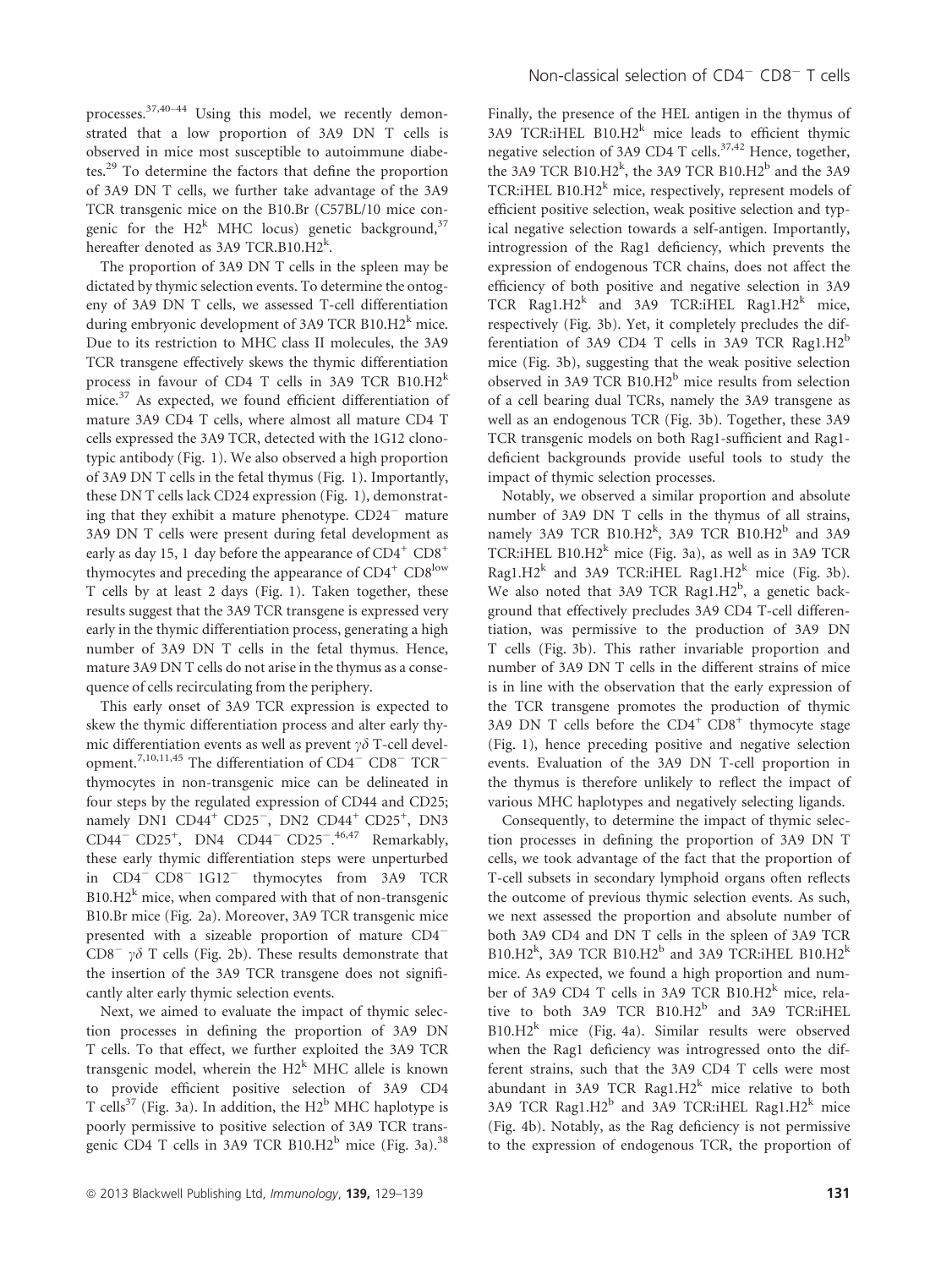

Figure 1. Embryonic thymocyte development in 3A9 T-cell receptor (TCR)  $B10.H2^k$  mice. Thymocytes from day 15 to day 19 embryos were stained for CD4, CD8, CD24 and 1G12. Representative thymocyte profiles of CD4 and CD8 expression (left column) and CD24 and 1G12 expression among CD4<sup>+</sup> CD8<sup>-</sup> (middle column) and  $CD4 - CD8$  (right column) are depicted. The thymus of at least four 3A9 TCR  $B10.H2^k$  embryos was analysed for each timepoint.

3A9 CD4 T cells is lowest in the 3A9 TCR Rag1. $H2^b$ mice. In the Rag-deficient background, both the proportion and absolute number of 3A9 DN T cells mirrored that of 3A9 CD4 T cells (Fig. 4b), where the highest number of 3A9 DN T cells was found in the spleen of 3A9 TCR Rag1. $H2^k$  mice. Together, these findings suggest that although the proportion and number of 3A9 DN T cells in the thymus is invariable, the proportion of 3A9 DN T cells in the spleen appears to be defined by the nature of the MHC selecting haplotype and the MHCnegative selecting ligands. Therefore, although 3A9 DN

T cells are generated at an early step in thymic differentiation, they may be subject to positive and negative selection before exiting the thymus and populating the periphery. Alternatively, the size of the 3A9 DN T-cell compartment in the spleen may be subject to peripheral homeostatic mechanisms.

We have previously shown that CD47 deficiency leads to a reduced proportion and absolute number of 3A9 DN T cells in the spleen.<sup>29</sup> Therefore, we took advantage of  $3A9$  TCR  $B10.H2^k$  mice and introgressed the CD47 deficiency to determine whether the 3A9 DN T-cell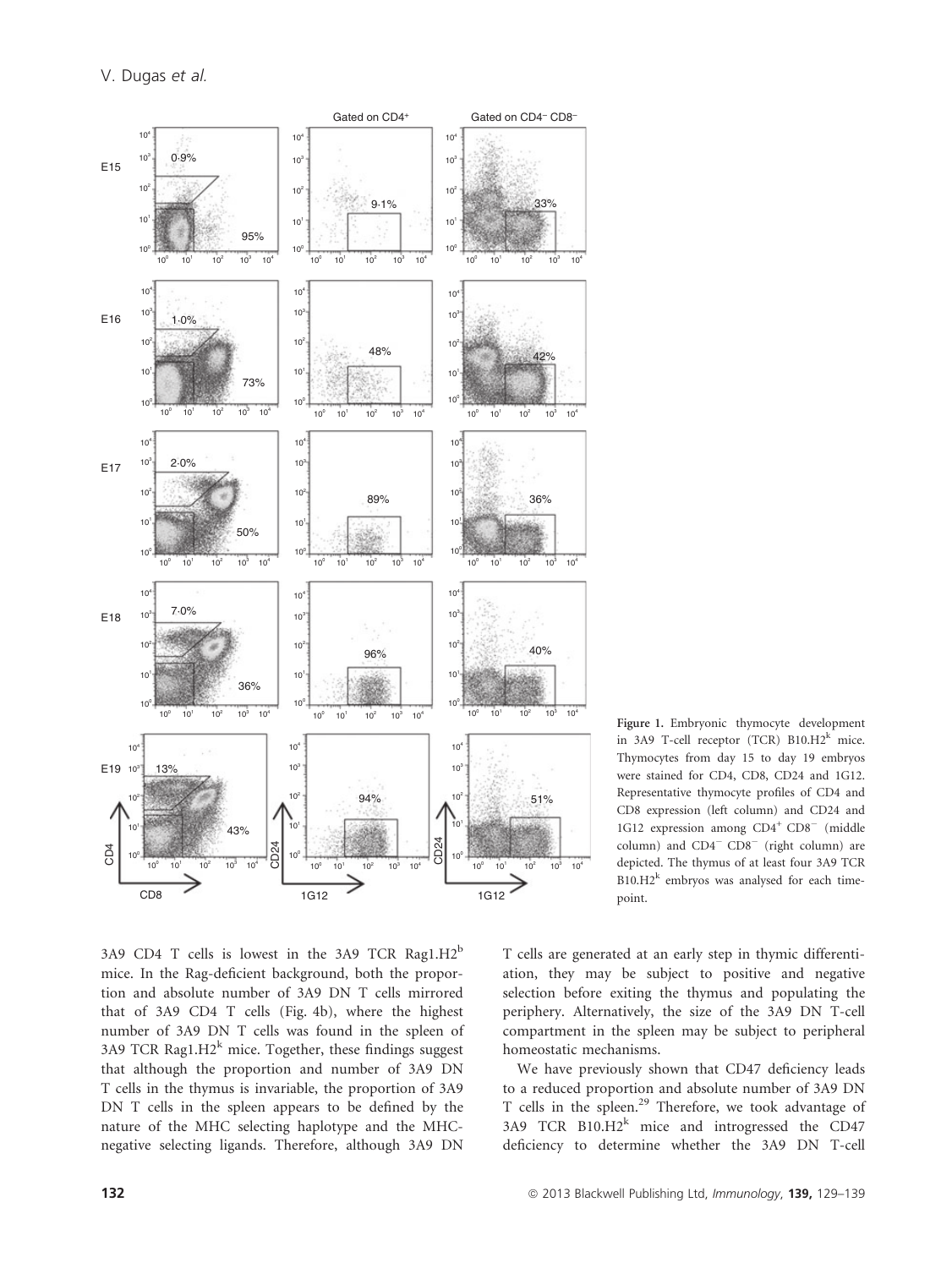Figure 2. Early thymic differentiation events proceed normally in 3A9 T-cell receptor (TCR)  $B10.H2^k$  mice. (a) Thymocytes from B10.Br and 3A9 TCR  $B10.H2^k$  mice were stained for CD4, CD8, B220, CD44 and CD25 as well as TCR- $\beta$  (B10.Br) or 1G12 (3A9 TCR B10.H2<sup>k</sup>). The samples were acquired on the LSR II (BD Biosciences). CD4<sup>-</sup> CD8<sup>-</sup> thymocytes were gated from representative thymocyte profiles of CD4 and CD8 expression (left column). B cells and mature TCR<sup>+</sup> T cells were electronically excluded (centre column), before analysis of the CD44 and CD25 expression profiles (right column). Percentages are shown on the far right. A compilation of the data showing the percentage (left) and absolute number (right) of thymic double-negative (DN) subsets is depicted in two separate graphs.  $(n = 3)$ . No significant differences were observed between the two groups for all thymic DN subsets;  $P > 0.05$ . (B) TCR- $\delta$  expression is shown (right panel) on  $CD4$ <sup>-</sup>  $CD8$ <sup>-</sup> thymocytes from 3A9 TCR B10.H2<sup>k</sup> mice ( $n = 3$ ).

proportion in the spleen was defined as a result of either thymic or peripheral regulation. Note that, as the CD47 deficient mice exhibit a severe reduction in total thymocyte cellularity (ref. 44 and data not shown), the absolute number of 3A9 CD4 T cells and 3A9 DN T cells in the thymus must here be interpreted with caution, such that the comparison of cellular proportion between the two strains is most representative. Expectedly, as for the  $H2^b$ MHC haplotype and the iHEL negatively selecting ligand (Fig. 3a), the absence of CD47 did not influence the proportion of 3A9 DN T cells in the thymus (Fig. 5a). Indeed, 3A9 DN T cells were present in similar proportions in the thymus of both 3A9 TCR B10.H2 $^k$  and 3A9 TCR B10.H2 $\mathrm{k}$ .CD47<sup>-/-</sup> mice (Fig. 5a). Moreover, as we have previously reported for 3A9 TCR BALB.K CD47 deficient mice, $29$  we observed a reduced proportion of 3A9 DN T cells in the spleen of 3A9 TCR  $B10.H2^k$ 



CD47-deficient mice relative to the CD47-sufficient counterpart (Fig. 5b). However, in stark contrast to CD47-sufficient mice, the reduced proportion of 3A9 DN T cells in the spleen did not parallel that of 3A9 CD4 T cells in CD47-deficient mice. Indeed, positive selection of 3A9 CD4 T cells proceeds normally in the thymus of CD47 deficient mice and the proportion of 3A9 CD4 T cells in the spleen is comparable between 3A9 TCR B10.H2 $^k$  and 3A9 TCR B10.H2 $k$ .CD47<sup>-/-</sup> mice (Fig. 5). These results suggest that the proportion of 3A9 DN T cells in the spleen is not defined by the efficiency of thymic positive and negative selection processes. Rather, it appears that CD47 deficiency specifically influences the proportion of 3A9 DN T cells in the spleen.

Other than CD47, we have also previously demonstrated that the proportion and absolute number of 3A9 DN T cells is much reduced in 3A9 TCR.NOD. $H2^k$  mice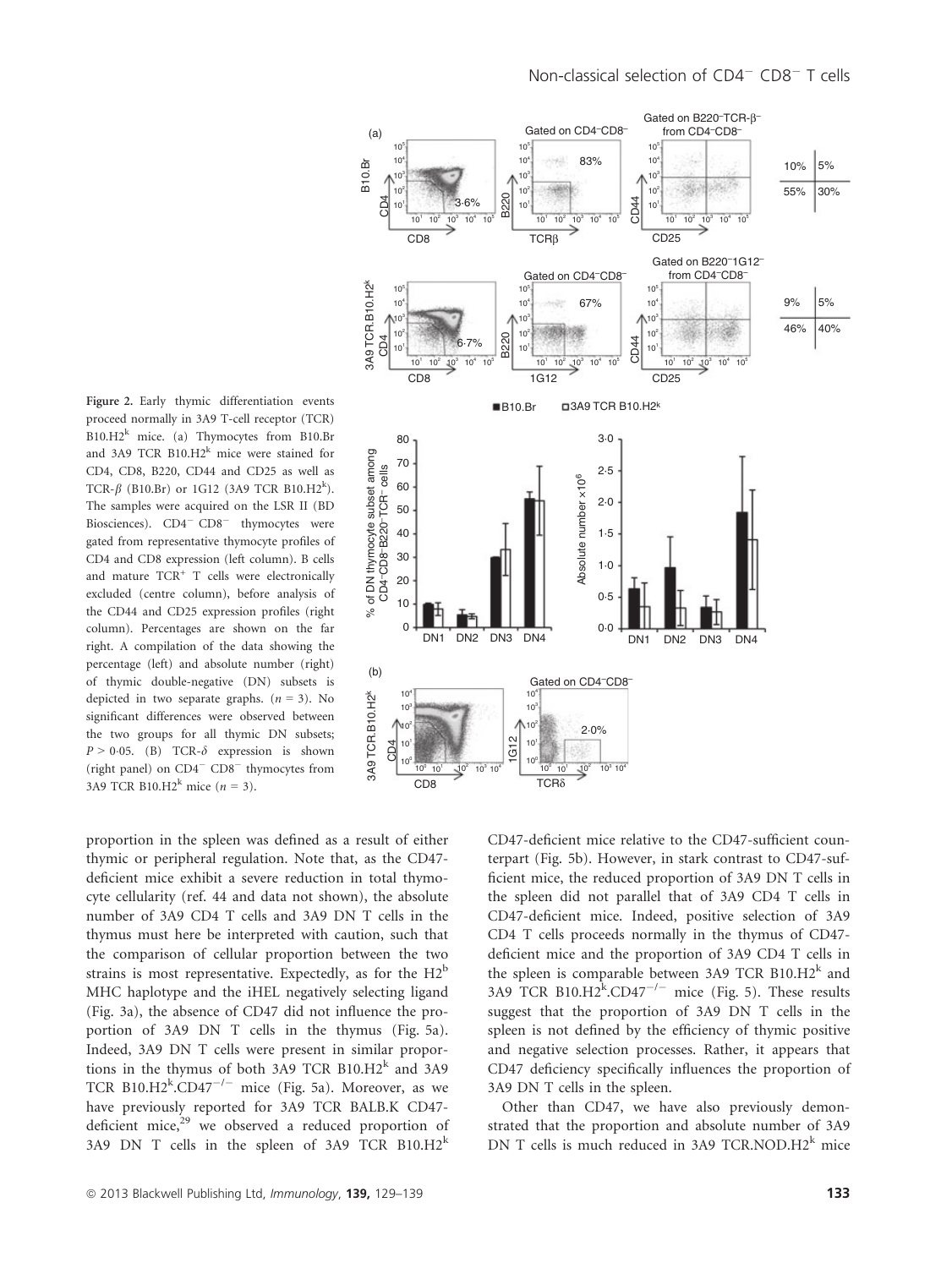

Figure 3. Proportion and absolute number of 3A9 CD4 and 3A9 double-negative (DN) T cells in the thymus. Thymocytes from (a) 3A9 T-cell receptor (TCR) B10.H2<sup>k</sup>, 3A9 TCR B10.H2<sup>b</sup> and 3A9 TCR:iHEL B10.H2<sup>k</sup> mice and from (b) 3A9 TCR.Rag1.H2<sup>k</sup>, 3A9 TCR.Rag1.H2<sup>b</sup> and 3A9 TCR:iHEL.Rag1.H2<sup>k</sup> mice were stained for CD4, CD8, and 1G12. Representative profiles of CD4 and CD8 expression (left column), 1G12 expression among CD4<sup>+</sup> CD8<sup>-</sup> (middle column) and among CD4<sup>-</sup> CD8<sup>-</sup> thymocytes (right column) are depicted for each mouse strain. Compilations of the average percentage of  $1G12^+$  cells among  $CD4^+$   $CD8^-$  and  $CD4^ CD8^-$  cells and the absolute number of total  $CD4$   $1G12^+$  and  $1G12^+$ DN T cells in each group of mice is depicted in the histograms. At least four mice per group were analysed, except 3A9 TCR.Rag1.H2<sup>b</sup> which shows representative data of two mice.  $*P < 0.05$ ,  $*P < 0.01$ .

relative to 3A9 TCR.B10.H2 $^k$  mice.<sup>29</sup> We therefore further attempted to determine the impact of the NOD genetic background in defining the proportion and absolute number of 3A9 DN T cells. To exclude the possible role of endogenous TCRs, we introgressed the Rag1 deficiency on the 3A9 TCR.NOD.H2<sup>k</sup> background. As for the 3A9 TCR B10.H2 $k$ .CD47<sup>-/-</sup> mice, although the proportion and number of 3A9 CD4 T cells in the thymus and spleen of 3A9 TCR NOD.Rag1.H2 $^k$  mice is suggestive of efficient positive selection, the proportion and absolute number of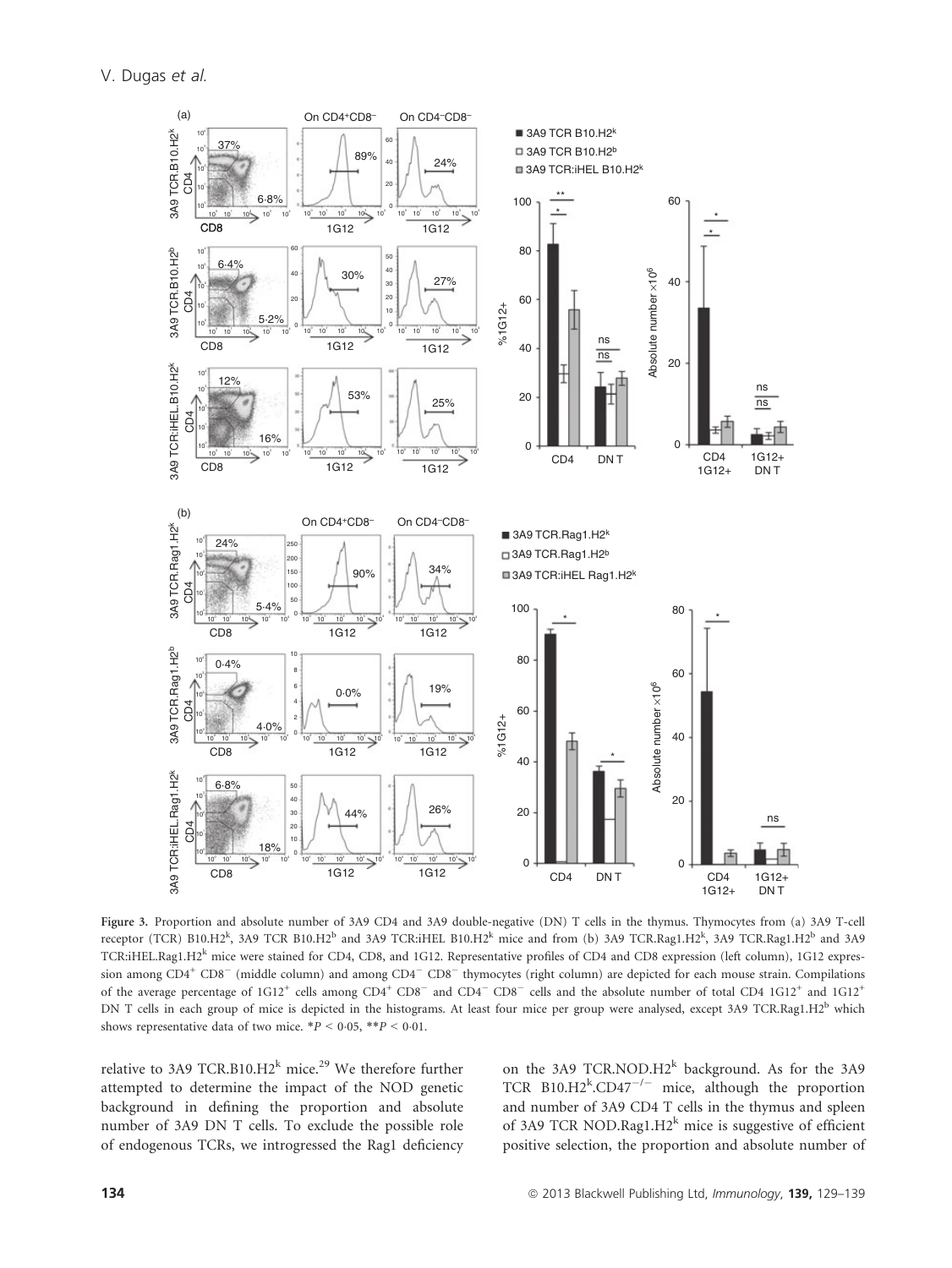

Figure 4. Proportion and absolute number of 3A9 CD4 and 3A9 double-negative (DN) T cells in the spleen. Spleen cells from (a) 3A9 T-cell receptor (TCR) B10.H2<sup>k</sup>, 3A9 TCR B10.H2<sup>b</sup> and 3A9 TCR:iHEL B10.H2<sup>k</sup> mice and from (b) 3A9 TCR.Rag1.H2<sup>k</sup>, 3A9 TCR.Rag1.H2<sup>b</sup> and 3A9 TCR:iHEL.Rag1.H2<sup>k</sup> mice were stained for CD4, CD8 and 1G12. Representative profiles of CD4 and CD8 expression (left column) and 1G12 expression among CD4<sup>+</sup> CD8<sup>-</sup> (middle column) and CD4<sup>-</sup> CD8<sup>-</sup> (right column) are depicted for each mouse strain. Compilations of the average percentage of  $1G12^+$  cells among  $CD4^+$   $CD8^-$  and  $CD4^ CD8^-$  cells and the absolute number of total  $CD4.1G12^+$  and  $1G12^+$  DN T cells in each group of mouse is depicted in the histograms. At least four mice per group were analysed, except 3A9 TCR.Rag1.H2<sup>b</sup>, which shows representative data of two mice.  $*P < 0.05$ ,  $**P < 0.01$ .

3A9 DN T cells is reduced in the spleen of 3A9 TCR NOD.Rag1.H2<sup>k</sup> mice relative to 3A9 TCR B10.H2<sup>k</sup> mice (Fig. 6b). In contrast to the CD47-deficient mice, the proportion of 3A9 DN T cells was also reduced in the thymus of 3A9 TCR NOD.Rag1.H2 $^k$  mice relative to 3A9 TCR B10.H2<sup>k</sup> mice (Fig. 6a). Taken together, these results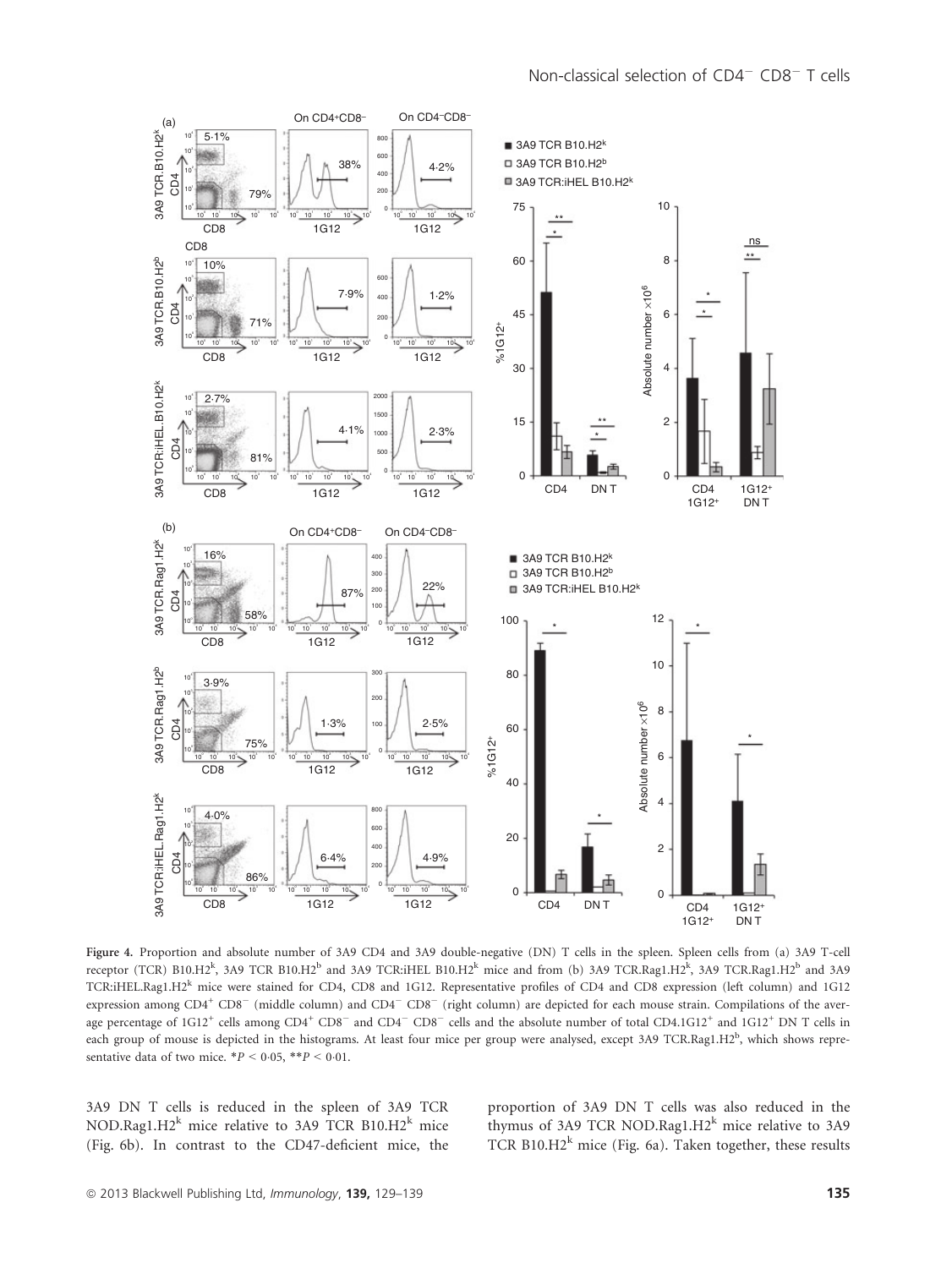

Figure 5. CD47 defines the proportion of peripheral 3A9 double-negative (DN) T cells. Cell suspension of thymocytes and spleens from 3A9 T-cell receptor (TCR) B10.H2<sup>k</sup> and 3A9 TCR B10.H2<sup>k</sup> CD47<sup>-/-</sup> mice were stained for CD4, CD8, and 1G12. Representative thymocyte (a) and spleen cell (b) profiles of CD4 and CD8 expression (left column) and 1G12 expression among CD4<sup>+</sup> CD8<sup>-</sup> (middle column) and CD4<sup>-</sup> CD8<sup>-</sup> (right column) are depicted for each mouse strain, namely 3A9 TCR B10.H2<sup>k</sup> (n = 5), 3A9 TCR B10.H2<sup>k</sup> CD47<sup>-/-</sup> (n = 3). Compilations of the average percentage of  $1G12^+$  cells among  $CD4^+$   $CD8^-$  and  $CD4^ CD8^-$  cells and the absolute number of total  $CD4.1G12^+$  and  $1G12^+$  DN T cells in each group of mouse is depicted in the histogram.  $*P < 0.05$ .

are in line with the postulate that the proportion of 3A9 DN T cells does not parallel that of 3A9 CD4 T cells, suggesting that the proportions of 3A9 DN T cells and 3A9 CD4 T cells are defined by distinct mechanisms. In addition, we found that both central and peripheral mechanisms may contribute to defining the proportion of 3A9 DN T cells.

#### **Discussion**

In the present work, we take advantage of the 3A9 TCR transgenic model to investigate the thymic selection events leading to the production of 3A9 DN T cells. We find that although the 3A9 TCR transgene does not appear to perturb early thymic differentiation events, the production of 3A9 DN T cells precedes that of  $CD4^+$   $CD8^+$  thymocytes. In line with the early appearance of 3A9 DN T cells, the proportion of 3A9 DN T cells in the thymus is not influenced by the presence of either positive or negative

selecting ligands. This directly contrasts with the differentiation of CD4 thymocytes. Moreover, we find that the size of the 3A9 DN T-cell niche in the spleen is not always dictated by thymic selection processes. Rather, we conclude that both central and peripheral homeostatic mechanisms define the proportion of 3A9 DN T cells.

Differentiation of immunoregulatory DN T cells has also been proposed to occur extrathymically.<sup>26</sup> However, these data should be interpreted with caution considering that the conclusions were drawn from thymectomized mice and that the secondary cervical thymus could well have provided a sufficient environment to allow differentiation of DN T cells.<sup>48,49</sup> Nonetheless, although we show that 3A9 DN T cells are present in the thymus and can be observed in embryonic thymi, our data do not exclude an extrathymic differentiation pathway for immunoregulatory DN T cells. Indeed, it remains possible that 3A9 DN T cells found in the spleen do not develop from the thymic 3A9 DN T-cell population, but rather arise as a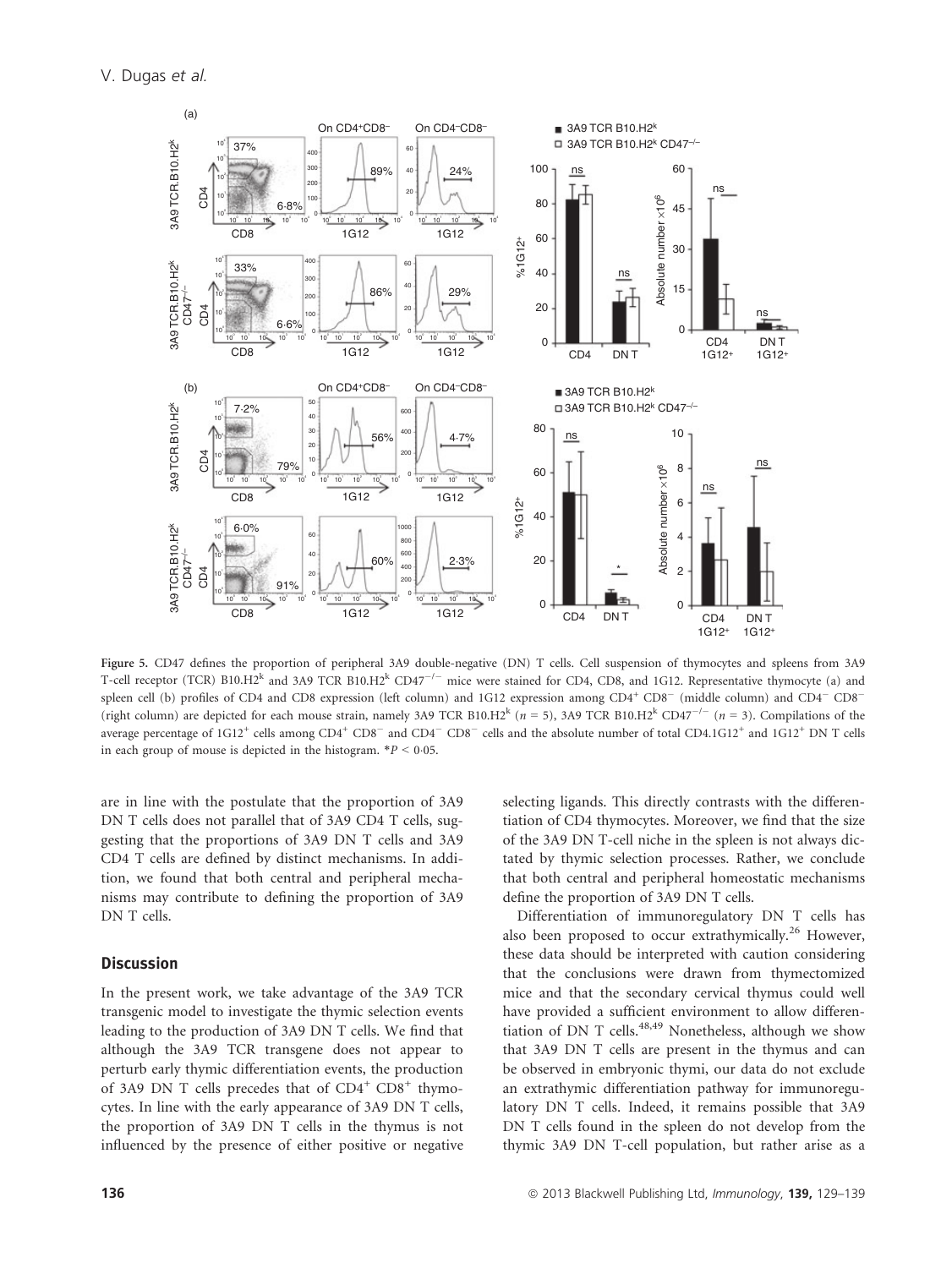

Figure 6. Influence of the non-obese diabetic (NOD) genetic background in defining 3A9 double-negative (DN) T-cell proportion and absolute number. Cell suspension of thymocytes and spleens from 3A9 T-cell receptor (TCR) B10.Rag1.H2<sup>k</sup> and 3A9 TCR NOD.Rag1.H2<sup>k</sup> mice were stained for CD4, CD8 and 1G12. Representative thymocyte (a) and spleen cell (b) profiles of CD4 and CD8 expression (left column) and 1G12 expression among  $CD4^+$   $CD8^-$  (middle column) and  $CD4^ CD8^-$  (right column) are depicted for each mouse strain, namely 3A9 TCR B10.H2<sup>k</sup>  $(n = 4)$  and 3A9 TCR NOD.Rag1.H2<sup>k</sup> mice  $(n = 3)$ . Compilations of the average percentage of 1G12<sup>+</sup> cells among CD4<sup>+</sup> CD8<sup>-</sup> and CD4<sup>-</sup> CD8<sup>-</sup> cells and the absolute number of total CD4  $1G12^+$  and  $1G12^+$  DN T cells in each group of mouse is depicted in the histogram. \*P < 0.05.

consequence of CD4 or CD8 down-regulation on 3A9 T cells in the periphery. Yet, it should be noted that if either 3A9 CD4 T cells or 3A9 CD8 T cells lose the expression of their co-receptor to acquire the 3A9 DN Tcell phenotype, this does not arise as a consequence of recognition of cognate antigen. Indeed, 3A9 TCR: iHEL.B10.H2 $^k$  mice exhibit fewer 3A9 DNT cells than the 3A9 TCR.B10.H2 $^k$  counterpart. Future experiments evaluating thymic export of 3A9 DN T cells will help to clarify these issues.

T-cell-receptor transgenes impose the expression of TCR- $\alpha\beta$  on early differentiating CD4<sup>-</sup> CD8<sup>-</sup> thymocytes. This non-physiological timing in the expression of the TCR has been shown to alter various thymocyte differentiation steps, namely the differentiation of  $CD4 - CD8 - TCR^{-/low}$ cells from the  $CD44^+$   $CD25^-$  phenotype to the  $CD44^ CD25^-$  phenotype.<sup>45</sup> In addition, the early expression of TCR- $\alpha\beta$  at the CD4<sup>-</sup> CD8<sup>-</sup> TCR<sup>-/low</sup> thymocyte differentiation steps has been proposed to preclude the expression of the TCR- $\gamma \delta$ .<sup>7</sup> However, in the 3A9 TCR model, we find

that these early thymic differentiation steps proceed normally and that  $\gamma\delta$  T-cell differentiation is not impeded. Nonetheless, in the 3A9 TCR transgenic model, as for other TCR transgenic models, the proportion of immunoregulatory 3A9 DN T cells is increased to non-physiological levels.29 Common features of these immunoregulatory DN T cells include a naive phenotype, anergy and immunoregulatory properties.<sup>1</sup> Interestingly, most of these characteristics are also shared with DN T cells obtained from humans and non-transgenic mice, suggesting that TCR transgenic mice may well serve as a relevant model to dissect some of the properties of these rare cells carrying a unique antigen-specific immunoregulatory potential. $1$  These results clearly highlight the unique and subtle differences of TCR transgenic models, where comparison of each of these models may yield important clues in the ontogeny, phenotype and function of immunoregulatory DN T cells.

The most characterized TCR model for immunoregulatory DN T cells is unarguably the 2C TCR.<sup>1–3</sup> In this transgenic model, it has been proposed that agonist selection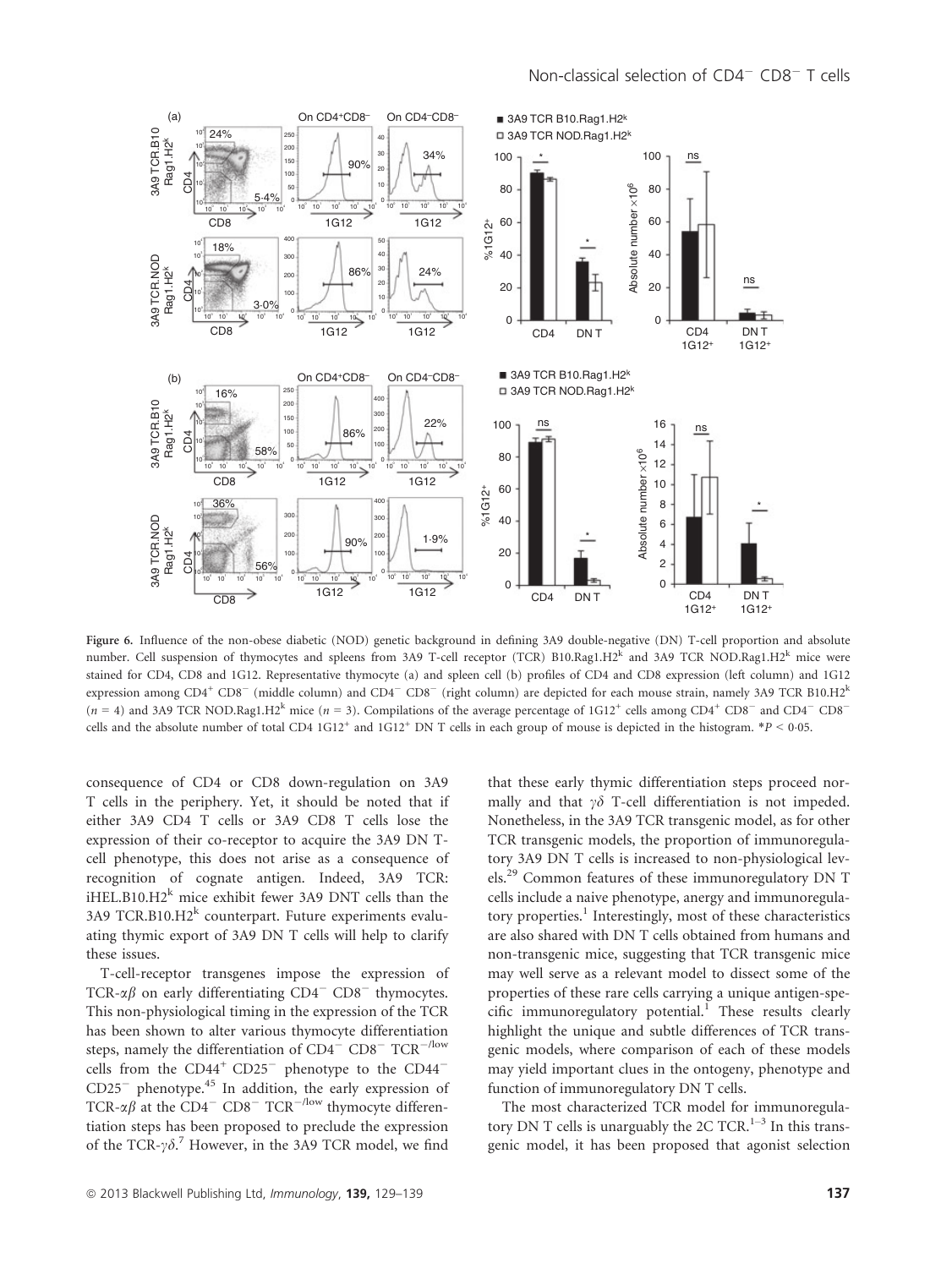favoured the differentiation of 2C DN T cells.<sup>8,35</sup> In stark contrast with the 2C TCR transgenic model, we provide strong evidence to support that agonist selection does not promote 3A9 DN T-cell differentiation. First, 3A9 DN T cells are found in higher numbers in the spleen of 3A9 TCR B10.H $2^k$  mice, which lack the presence of the HEL cognate antigen. Second, in comparison to 3A9 TCR  $B10.H2^k$  mice, we observe fewer 3A9 DN T cells, as opposed to an increase in number, in the spleen of TCR: iHEL B10.H $2^k$  mice, in which the cognate antigen is present. Third, the thymic selection of 3A9 DN T cells also does not result from self-antigen recognition by a self-TCR composed of an endogenous TCR-a chain as a result of potentially incomplete allelic exclusion, as 3A9 DN T cells are found in similar numbers in the thymus of 3A9 TCR  $B10.H2^k$  and 3A9 TCR.Rag1.H2<sup>k</sup> mice and are even increased in proportion in the spleen of 3A9 TCR.Rag1.H2<sup>k</sup> mice. Together, these findings argue against a role for self-antigen or agonist selection in the differentiation of 3A9 DN T cells.

The reason for the discrepancy between the 2C TCR and the 3A9 TCR transgenes in the generation of immunoregulatory DN T cells is unclear. The timing of the TCR expression for these two transgenes during thymocyte development or the specific affinity to their respective self-ligands may account for the divergence in contribution of self-ligand towards the effective production of DN T cells. Alternatively, the differential contribution of agonist selection for DN T cells in these two models may lie in the fact that the 2C TCR is positively selected on MHC class I, whereas the 3A9 TCR is restricted to MHC class II. Interestingly, the production of TCR transgenic DN T cells in the MHC class Irestricted OT-1 and H-Y models also appears to be favoured in the presence of self-antigen, whereas the MHC class II-restricted DO11.10, 4E3 and 1H3.1 models effectively generate transgenic DN T cells irrespective of the presence of cognate antigen.<sup>9,15,50,51</sup> Moreover, the phenotype and function of DN T cells generated in MHC class II-restricted TCR transgenic mice are very simi- $\text{lar.}^{1,4,9,29,35,36,50,51}$  but there are notable differences when comparing DN T cells from TCR transgenic mice restricted to either MHC class I or MHC class  $II^{1,36}$ These observations strongly suggest that the differentiation of MHC class I-restricted and MHC class II-restricted DN T cells proceeds through different means. Interestingly, thymic differentiation of non-transgenic DN T cells was recently reported to occur as a result of agonist selection leading to the production of CD8aa T  $cells.<sup>52</sup>$  Hence, we would like to propose that these nontransgenic DN T cells are MHC class I-restricted. Clearly, additional studies in non-transgenic mice are needed to explore the thymic selection process of both MHC class I-restricted and MHC class II-restricted DN T cells, as well as their respective biological role.

In conclusion, the 3A9 TCR transgenic system has enabled us to examine the impact of thymic positive and negative selection on 3A9 DN T cells. Our results support a model in which MHC class II-restricted DN T cells do not arise as a result of agonist selection on self-ligands. This observation may point to distinct roles for both MHC class I-restricted and MHC class II-restricted DN T cells in non-transgenic settings. Our results also suggest that the proportion of DN T cells in secondary lymphoid organs is dictated by unique parameters, including the CD47 pathway. Together, these findings lay the ground for future work towards understanding the regulation of a rare cell type with a prominent antigen-specific immunotherapeutic potential.

### Acknowledgements

The authors wish to thank Marie-Josée Guyon, Fany De-Wilde and the animal house staff for curating the mouse colony, as well as Marianne Raymond and Marika Sarfati for facilitating the transfer of 3A9 TCR.B10.H2 $^k$  CD47deficient mice to the animal facility of the Maisonneuve-Rosemont Hospital Research Centre. SL holds a CIHR New Investigator Award and is currently funded by the Foundation of the Maisonneuve-Rosemont Hospital, the Canadian Foundation for Innovation and the Natural Sciences and Engineering Research Council of Canada.

# **Disclosure**

The authors have no conflicts of interest to disclose.

#### References

- 1 Hillhouse EE, Lesage S. A comprehensive review of the phenotype and function of antigen-specific immunoregulatory double negative T cells. J Autoimmun 2012. Doi: 10. 1016/j.jaut.2012.07.010.
- 2 Juvet SC, Zhang L. Double negative regulatory T cells in transplantation and autoimmunity: recent progress and future directions. J Mol Cell Biol 2012; 4:48–58.
- 3 D'Acquisto F, Crompton T. CD3+CD4<sup>-</sup>CD8<sup>-</sup> (double negative) T cells: saviours or villains of the immune response? Biochem Pharmacol 2011; 82:333–40.
- 4 Zhang ZX, Yang L, Young KJ, DuTemple B, Zhang L. Identification of a previously unknown antigen-specific regulatory T cell and its mechanism of suppression. Nat Med 2000; 6:782–9.
- 5 Joly E, Hudrisier D. What is trogocytosis and what is its purpose? Nat Immunol 2003; 4:815.
- 6 von Boehmer H, Kirberg J, Rocha B. An unusual lineage of  $\alpha/\beta$  T cells that contains autoreactive cells. J Exp Med 1991; 174:1001–8.
- 7 Terrence K, Pavlovich CP, Matechak EO, Fowlkes BJ. Premature expression of T cell receptor (TCR)  $\alpha\beta$  suppresses TCR $\gamma\delta$  gene rearrangement but permits development of  $\gamma\delta$  lineage T cells. J Exp Med 2000; 192:537-48.
- 8 Caveno J, Zhang Y, Motyka B, Teh SJ, Teh HS. Functional similarity and differences between selection-independent  $CD4^-CD8^ \alpha\beta$  T cells and positively selected CD8 T cells expressing the same TCR and the induction of anergy in  $CD4$ <sup>- $CD8$ </sup><sup>- $\alpha\beta$ </sup> T cells in antigen-expressing mice. J Immunol 1999; 163:1222–9.
- 9 Viret C, Janeway CA Jr. Self-specific MHC class II-restricted CD4<sup>-CD8</sub> T cells that</sup> escape deletion and lack regulatory activity. J Immunol 2003; 170:201–9.
- 10 Fritsch M, Andersson A, Petersson K, Ivars F. A TCR  $\alpha$  chain transgene induces matu ration of CD4<sup>-</sup> CD8<sup>-</sup>  $\alpha\beta$ <sup>+</sup> T cells from  $\gamma\delta$  T cell precursors. Eur J Immunol 1998; 28:828–37.
- 11 Bruno L, Fehling HJ, von Boehmer H. The  $\alpha\beta$  T cell receptor can replace the  $\gamma\delta$  receptor in the development of  $\gamma\delta$  lineage cells. Immunity 1996; 5:343-52.